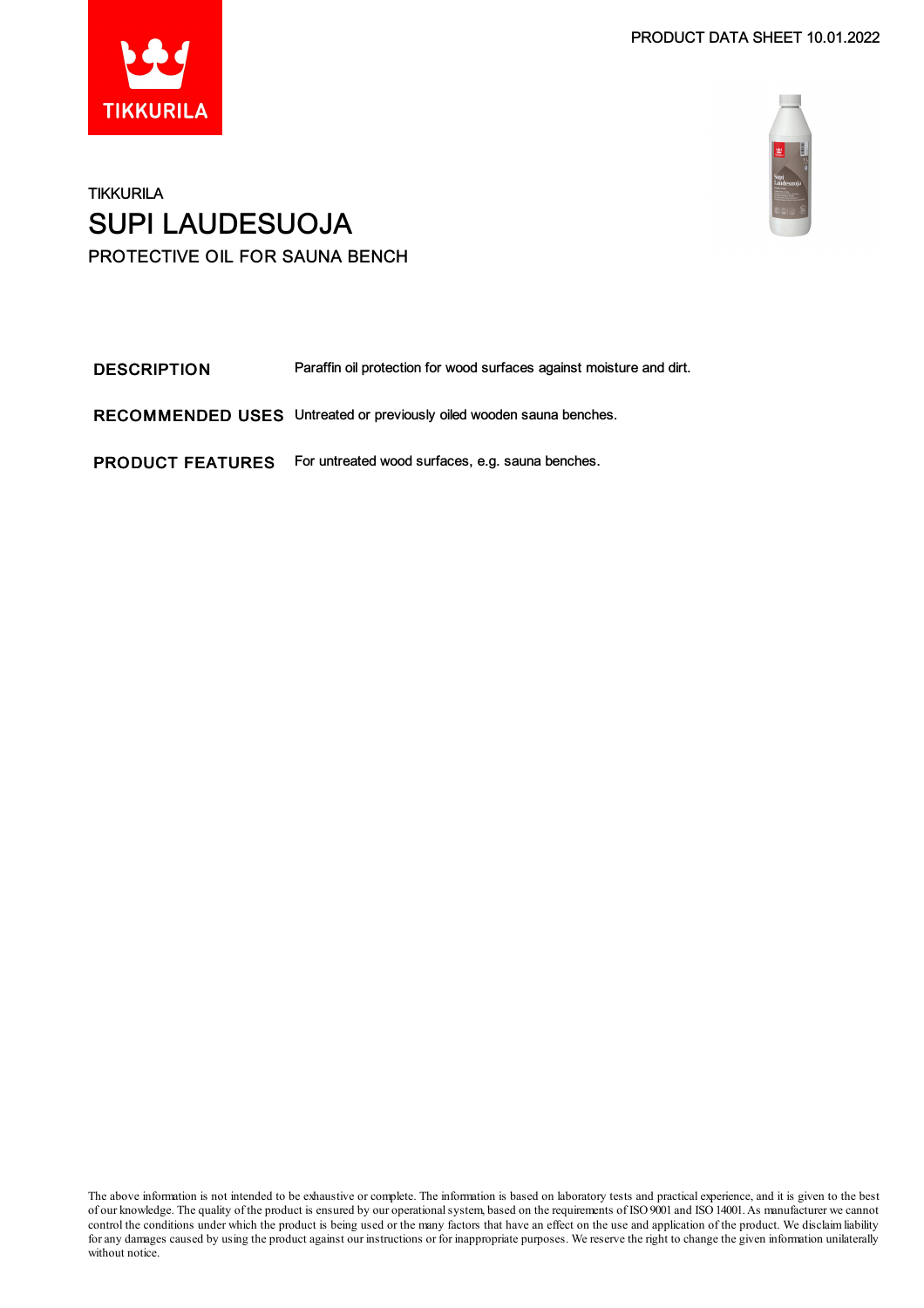

## SUPI LAUDESUOJA

| <b>TECHNICAL DATA</b>     |                                                                                                                            |
|---------------------------|----------------------------------------------------------------------------------------------------------------------------|
| <b>Colour Shades</b>      | Colorless, deepens the color of the wood.                                                                                  |
| Coverage                  | 8-15 m <sup>2</sup> /l, depending on the porosity of the surface.                                                          |
| Can sizes                 | $0.25$ I, 1 I                                                                                                              |
| <b>Application method</b> | Apply with a brush or clean cloth.                                                                                         |
| <b>Drying time</b>        | Ready to use when the oil has been absorbed into the wood. The speed of absorption<br>depends on the porosity of the wood. |
| Density (kg/l)            | 0.8 kg/l, ISO 2811.                                                                                                        |
| Volume solids (%)         | 100                                                                                                                        |
| <b>Storage</b>            | Protect from frost.                                                                                                        |
|                           |                                                                                                                            |
|                           |                                                                                                                            |
|                           |                                                                                                                            |
|                           |                                                                                                                            |
|                           |                                                                                                                            |
|                           |                                                                                                                            |
|                           |                                                                                                                            |
|                           |                                                                                                                            |
|                           |                                                                                                                            |
|                           |                                                                                                                            |
|                           |                                                                                                                            |
|                           |                                                                                                                            |
|                           |                                                                                                                            |

The above information is not intended to be exhaustive or complete. The information is based on laboratory tests and practical experience, and it is given to the best of our knowledge. The quality of the product is ensured by our operationalsystem, based on the requirements of ISO9001 and ISO14001.As manufacturer we cannot control the conditions under which the product is being used or the many factors that have an effect on the use and application of the product. We disclaimliability for any damages caused by using the product against our instructions or for inappropriate purposes. We reserve the right to change the given information unilaterally without notice.